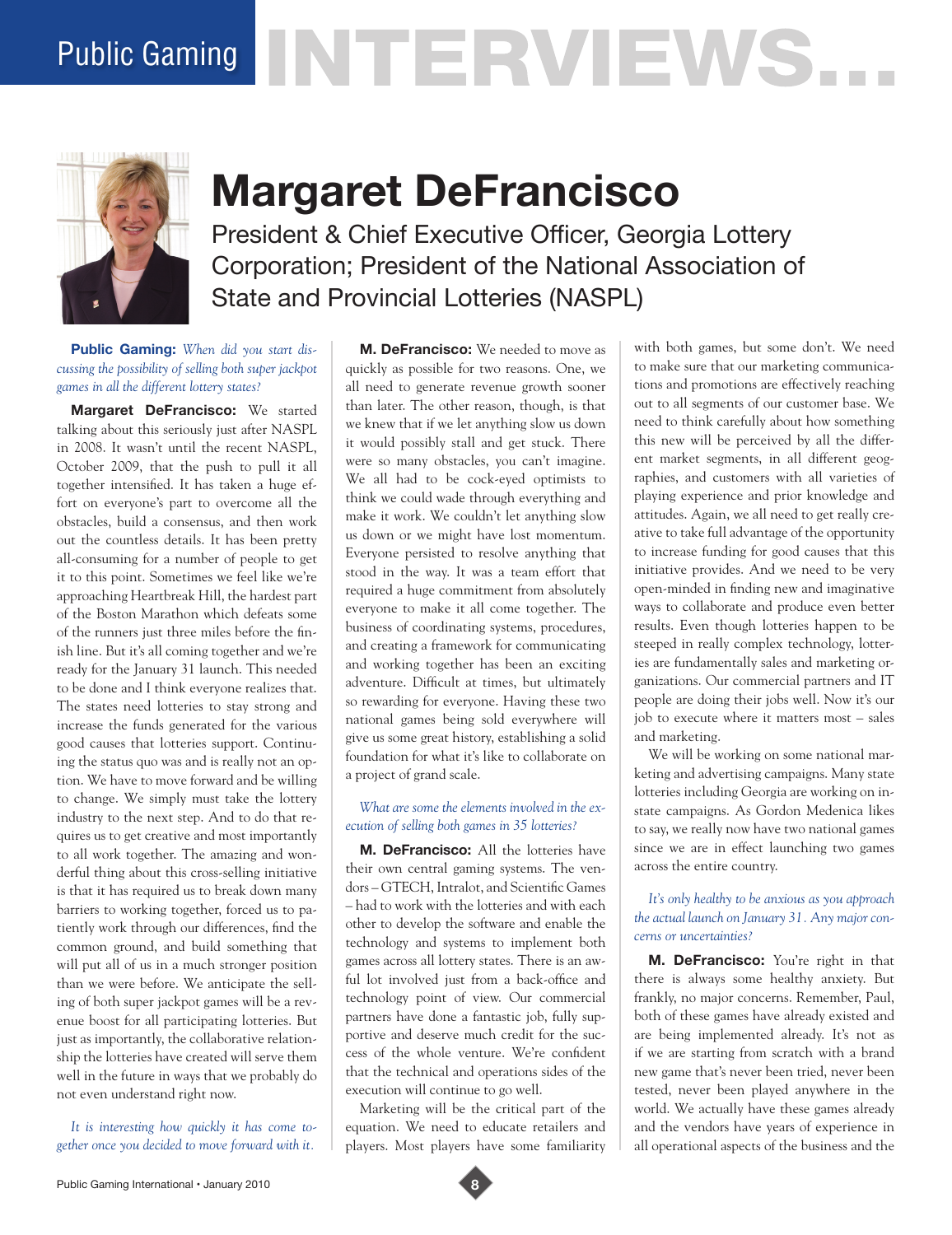implementation of these games. The launch is still very complicated, but I do think everyone has all of the technical and operational aspects well under control.

#### *It seems to me that this cross-selling initiative really introduces a whole new level of complexity to the concepts of brand management and optimization of the whole portfolio of products.*

**M. DeFrancisco:** It absolutely does. The introduction of the second super jackpot game into our product mix does dramatically impact the entire brand management strategy. The goal, of course, is to maximize net sales. Some games will likely decline as a result of a change like this. We need to make sure that the net effect is positive. Ideally, we will find creative ways to reposition all the different products so that everything appeals to different player preferences and all products in the portfolio continue to increase or at least maintain their positive sales trend line. And we definitely need to explore new concepts and strategies to make that happen.

*Isn't it the case that all participating lotteries would expect a minimum net sales increase of 6% or 7%? And nobody will really get in trouble for delivering a 6 and 7% increase. Isn't it also the case, though, that there will be some state lotteries that are going to execute in a way that delivers decisively more than that. I know we do not want to raise expectations because nobody knows for sure precisely what the impact will be. But can you point at some of the things that can be done to truly optimize the net impact on overall sales?* 

**M. DeFrancisco:** I think it's about creativity, collaboration, energy, enthusiasm. It's about knowing your customers, bonding with your customers so that they know you and understand your products and you understand their wants and needs. We all do pretty much the same thing, which is sell lottery tickets. We will go about the business of doing that in different ways. And with a smart, collaborative, 'best practices' approach, we should be able to move rapidly up the learning curve and identify the strategies that work best and fine-tune the skills to implement them. I also want to assure you that I do not have all the answers! We're all learning a great deal as we go along.

### *The Mega Millions lotteries have a different way of managing the jackpot game and their working relationship than the Powerball lotteries.*

**M. DeFrancisco:** Yes, of course. MUSL is an institution, handling many of the functions of administrating and implementing Powerball for its 30+ members. The Mega Millions group is 12 states. We have no organization like MUSL, so our game is operated within and the work is done by the Mega member lotteries. We have twice weekly conference calls and are directly involved with all the decisions required to operate the game. So both groups needed to adjust their work styles and to understand each other's operations in order to create the consensus needed to make this work.

# *With two rolling jackpots, is there a concern about jackpot fatigue syndrome, and is there anything that can be done to minimize the negative aspect of that?*

**M. DeFrancisco:** Of course, that continues to be a challenge. But the selling of both games should give us a wider variety of marketing and promotional options. We're already working on the next stage, the Premium/ National game. I honestly feel we have never been in a better position, with more momentum and creative ideas to drive us forward in positive ways. Challenges like jackpot fatigue will never go away, but I don't see it being exacerbated by having two games. I see us as having more tools in our bag to deal with this and all other challenges that come our way. Really, it's our ability to work together as a group that will empower us to accomplish so much more than we can as isolated lottery organizations. It won't necessarily be easy, but it is fun.

#### *You mean if you like extreme torture and hard work?*

**M. DeFrancisco:** Yes, exactly! Seriously, as difficult as it has been at times, it's something that you know will reward all the hard work a hundred-fold. That's what makes it fun. It's a real tribute to all the lottery directors, all the lottery employees, our commercial partners and all their employees, that they pulled together to make it happen. In fact, sitting at the table the other day with my friends and colleagues from all around the country, it struck me that this is what this industry is all about. It's just flat-out exciting to work with really smart people to solve problems and figure out how to deliver more funds to the lottery beneficiaries.

# *This cross-selling initiative has probably consumed so much time that there's not much time left over for another important initiative, the national retailer 'big box' channel.*

**M. DeFrancisco:** I'm afraid that's not how it works. Nothing ever stops. We need to keep the pressure going on all different fronts at the

same time. Opening up new channels of distribution is more important than ever. Of course, states need the revenue. But one of the things that the bad economy did was to cause everyone, even the big national retail chains, to look for new revenue opportunities, new products to sell. Many of us have pilot programs going. We get very positive feedback, and so we hope for some breakthroughs to happen at some point. We've engaged our three major commercial partners, Intralot, Scientific Games, and GTECH, to help get better access to the very top management level, the CEO's and COO's of the big companies. We need all the help we can get because we have a powerful story to tell and know that the national chain stores will benefit from selling lottery products. GTECH was instrumental in helping move the Dollar General account forward. Now is really the time to push hard to open these new channels and get positioned for the economic recovery. Can't say I have a crystal ball, but I think we are all hoping to see some improvement in 2010.

*You're saying that the national chain stores might be more receptive than ever because of the down economy, that now is perhaps the time to strike while the iron is hot?* 

**M. DeFrancisco:** Yes. Every retailer, in good times and bad, is looking to expand the customer base. Of course, we believe that it is always the right time to offer customers entertaining lottery products. For instance, we have had inquiries from other lotteries asking about our airport retail project. Everyone is thinking about new channels, new strategies, new and better ways to reach more customers. Where can we go that we haven't been in the past because that will likely mean brand new customers. Transportation centers are certainly a great target because there is huge traffic there. The Atlanta airport alone has over 90 million passengers a year. Think about that. The entire population of Georgia is less than 10 million. To have that kind of exposure to nine times our entire population is amazing. And businesses of all kinds are more receptive than ever to opportunities to enhance their sales and profits. To go back to your original question, obviously we need to focus on all these different things at the same time. We can't afford to drop any balls for any reason.

### *The term "modernizing" the basic model for lottery organizations. What does that mean to you?*

**M. DeFrancisco:** I think it has been used in different ways. To me it refers to the need